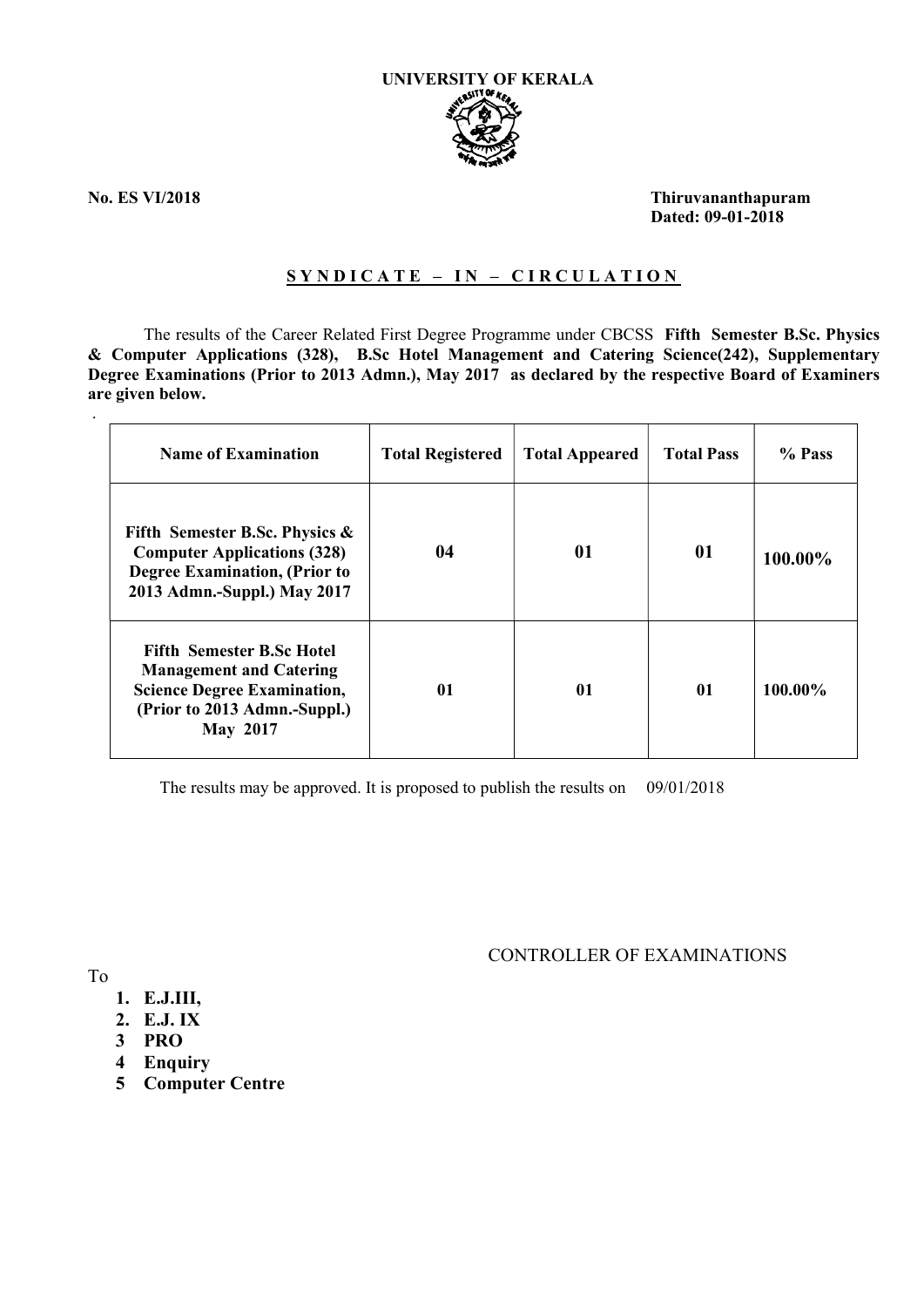No. ES VI/2018



# UNIVERSITY OF KERALA **NOTIFICATION**

- 1. The following is the provisional list of Register Numbers of the successful candidates at the Career Related First Degree Programme Under CBCSS Fifth Semester B.Sc. Physics & Computer Applications (328), BSc Hotel Management And Catering Science ,Group 2(b), Supplementary Degree Examinations (Prior to 2013 Admn.), May 2017 as declared by the Board of Examiners.
- 2. Those who are successful in parts means: either the candidate has not obtained a separate minimum of 'D' grade in CE and ESE and/or has not obtained a minimum SGPA of 1.5
- 3. The Mark lists of the candidates will be sent to the respective Centers.
- 4. The date for revaluation and scrutiny is 02-02-2018. Candidates should make use of draft mark list available in the university website for applying for revaluation. Application for revaluation and scrutiny should be submitted through ONLINE only

CONTROLLER OF EXAMINATIONS

University Buildings, Thiruvananthapuram 09/01/2018